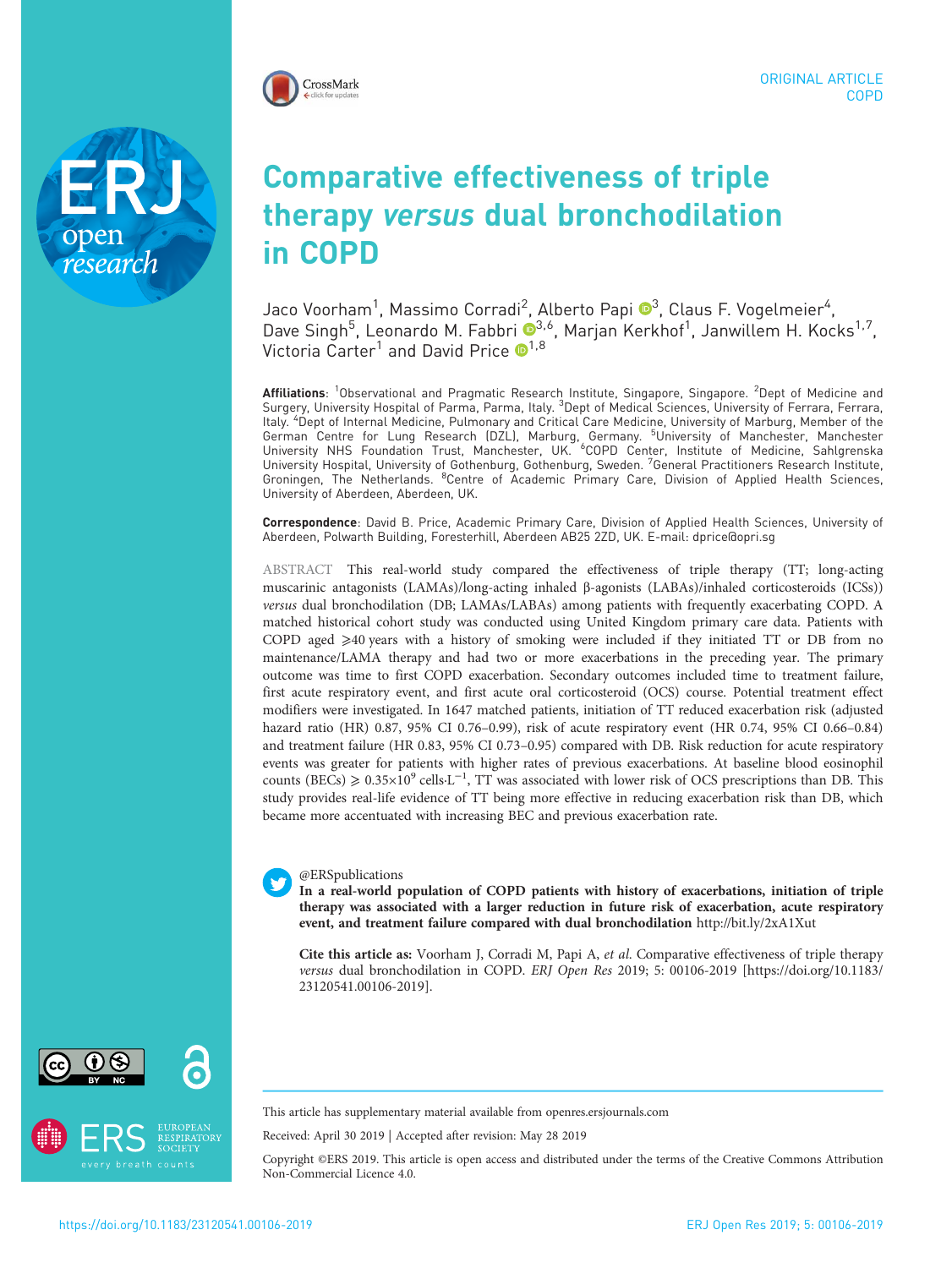# <span id="page-1-0"></span>Introduction

Chronic obstructive pulmonary disease (COPD) is characterised by persistent and progressive airflow limitation with a proportion of patients suffering from exacerbations of the disease [[1](#page-12-0)]. The mainstay of therapeutic management in COPD are long-acting inhaled bronchodilators, either long-acting muscarinic antagonists (LAMAs) or long-acting inhaled β-agonists (LABAs), with the primary aim of reducing symptoms and exacerbations while improving wellbeing [\[2\]](#page-12-0). A combination of LAMAs/LABAs is recommended in patients where disease control is not satisfactory using long-acting bronchodilator monotherapy, and inhaled corticosteroids (ICSs) can be added for triple therapy (TT; ICS plus LAMA plus LABA) for those with persisting exacerbations [[2\]](#page-12-0). However, ICS use has been associated with an increased risk of adverse events, including pneumonia [\[3](#page-12-0)], bone fracture, and skin thinning/easy bruising [[4\]](#page-12-0). ICS therapy is widely prescribed in clinical practice in patients with COPD [[5](#page-12-0), [6](#page-12-0)].

TT has been shown to be more effective than an ICS/LABA combination for the treatment of COPD [\[7,](#page-12-0) [8\]](#page-12-0). Recent randomised controlled clinical trials (RCTs) support the efficacy of TT compared with dual bronchodilation (DB) with LAMAs/LABAs in selected populations [\[9, 10](#page-12-0)]. In addition, a higher blood eosinophil count (BEC) in patients with COPD has been associated with an increased benefit from ICSs in terms of exacerbation reduction [\[11\]](#page-12-0). There has been a call for representative, longer-term studies to determine the potential benefits of TT versus DB therapy, to improve the evidence which informs real-life prescribing decisions [\[12, 13](#page-12-0)]. This study aims to compare the real-world effectiveness of TT versus DB in the treatment of patients with frequently exacerbating COPD and to explore the potential heterogeneity of the effectiveness driven by patient and therapy characteristics.

#### Methods

## Study design and data sources

A matched historical cohort study was conducted on patients with COPD in the United Kingdom (UK). Data were extracted from two databases: the Optimum Patient Care Research Database (OPCRD; [https://](https://opcrd.co.uk/) [opcrd.co.uk/](https://opcrd.co.uk/)) and the Clinical Practice Research Datalink (CPRD; [www.cprd.com/\)](http://www.cprd.com/). The OPCRD contains anonymised, longitudinal medical record data for over 5 million patients from 650 primary care practices. It is a high-quality data source used regularly in clinical, epidemiological, and pharmaceutical research [[14, 15\]](#page-12-0). The CPRD contains anonymised primary care data for 5 million patients from >600 general practices in the UK. The overlap in practices covered by these two databases is <5%. To maximise the sample size, data were extracted from both the OPCRD and CPRD for patients who stepped-up between 2003 and 2017 from no prior maintenance therapy or LAMA monotherapy for COPD, to either DB or TT. Data were combined, and duplicates were removed. The data extracted included demographic and clinical characteristics, prescriptions, and data on comorbidities.

The quality of some data is driven by the Quality and Outcomes Framework (QOF) in the UK including diagnostic and annual spirometry and mMRC recording [\[16\]](#page-12-0). The clinical data are mostly recorded using read codes, and the QOF requires spirometry to confirm the COPD diagnostic read codes in the UK. The diagnosis of COPD in CPRD has been validated [[17](#page-12-0)].



FIGURE 1 Study design. ICS: inhaled corticosteroid; LABA: long-acting inhaled β-agonist; LAMA: long-acting muscarinic antagonist.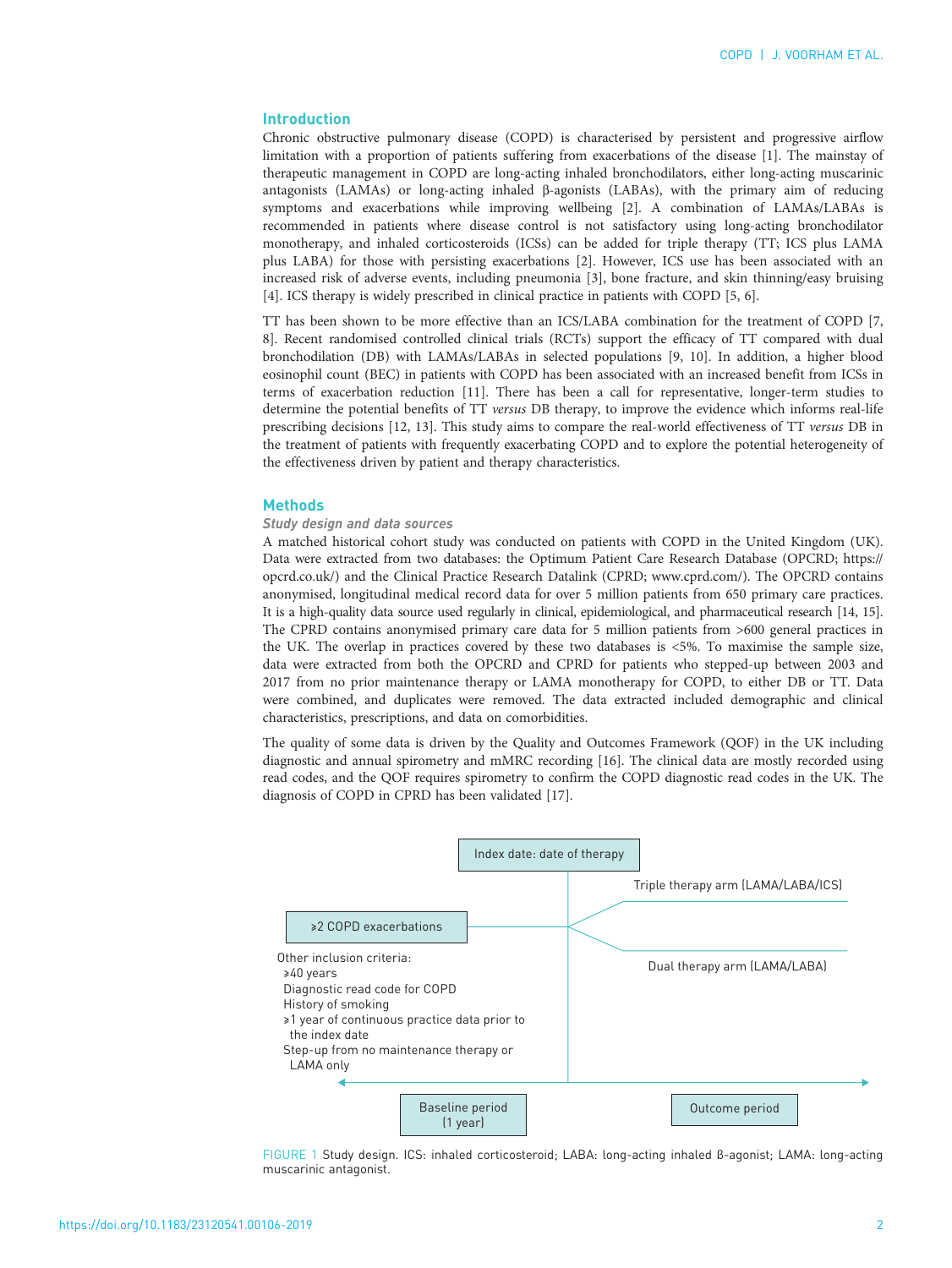This study included a 1-year baseline period preceding the index date, and an outcome period after the index date, ending at the last date of data extraction or patient deregistration [\(figure 1](#page-1-0)). The index date was defined as the date of therapy step-up. Patients were divided into the following two cohorts (exposure groups): patients initiating TT (LAMAs/LABAs/ICSs) and patients initiating DB therapy (LAMAs/LABAs) without ICSs, both from prior no maintenance therapy or LAMA monotherapy. Patients on all inhaler combinations of the treatments under study were included. To avoid the inclusion of patients under DB treatment who recently stopped ICSs, patients were excluded if they had been treated with ICSs in the 12 months prior to the index date. This exclusion was conducted because stepping down ICSs could potentially bias the results in favour of TT.

#### Study population

Patients who met the following criteria were eligible for inclusion: a diagnostic read code for COPD, aged ⩾40 years, history of smoking, had ⩾1 year of continuous data prior to the index date (baseline year), and ⩾2 moderate/severe exacerbations in the baseline year. The exclusion criteria included active asthma at or after the index date (defined as  $\geq 1$  diagnostic read code for asthma or  $\geq 1$  asthma monitoring or review read code recorded on or after the index date), a diagnostic code for asthma–COPD overlap syndrome, and a diagnostic code ever for other chronic lower respiratory conditions. All code lists are available from the study authors.

### Study outcomes

The primary outcome was the time to first COPD exacerbation to avoid the exclusion of patients who were lost to follow-up from the analyses. Secondary outcomes included time to first acute respiratory event, time to treatment failure, time to first acute oral corticosteroid (OCS) course, time to first antibiotic prescription with evidence of a lower respiratory primary care consultation, modified Medical Research Council (mMRC) dyspnoea score within 18 months after the index date, time to first pneumonia diagnosis, and the number of occurrences in the first year of the outcome period of the following: exacerbations, acute OCS courses, antibiotic prescriptions with evidence of a lower respiratory primary care consultation and acute respiratory events. Definition of study outcomes are listed in table 1.

## TABLE 1 Study outcomes and definitions

#### Primary

- 1) Time to first exacerbation Respiratory-related hospital attendance/admission AND/OR Respiratory-related emergency room attendance AND/OR
	- Prescription of acute OCS course AND/OR
- Antibiotics prescribed with evidence of lower respiratory consultation on the same day

# **Secondary**

- 2) Time to first acute respiratory event
- Respiratory-related consultation, not for annual monitoring review
- 3) Time to treatment failure
	- Prescription of additional chronic therapy (theophylline or other methylxanthines); maintenance OCS; PDE4 inhibitor; macrolides (e.g. azithromycin, erythromycin); mucolytics (e.g. carbocysteine, N-acetylcysteine); LTRA (nedocromil) AND/OR
- An exacerbation (as defined above)
- 4) Time to first acute OCS course
- 5) Time to first antibiotics prescription with evidence of lower respiratory consultation, to avoid misclassification of antibiotics being prescribed for another reason [18]

Number of occurrences in the first 1-year outcome period of:

- 6) Exacerbations
- 7) Acute OCS courses
- 8) Antibiotic prescriptions with evidence of lower respiratory consultation
- 9) Acute respiratory events
- 10) mMRC score within 18 months after index date;  $\geq$ 2 versus <2
- 11) Time to first pneumonia diagnosis Chest radiography AND/OR Diagnostic code

OCS: oral corticosteroid; PDE: phosphodiesterase; LTRA: leukotriene receptor antagonist; mMRC: modified Medical Research Council dyspnoea scale.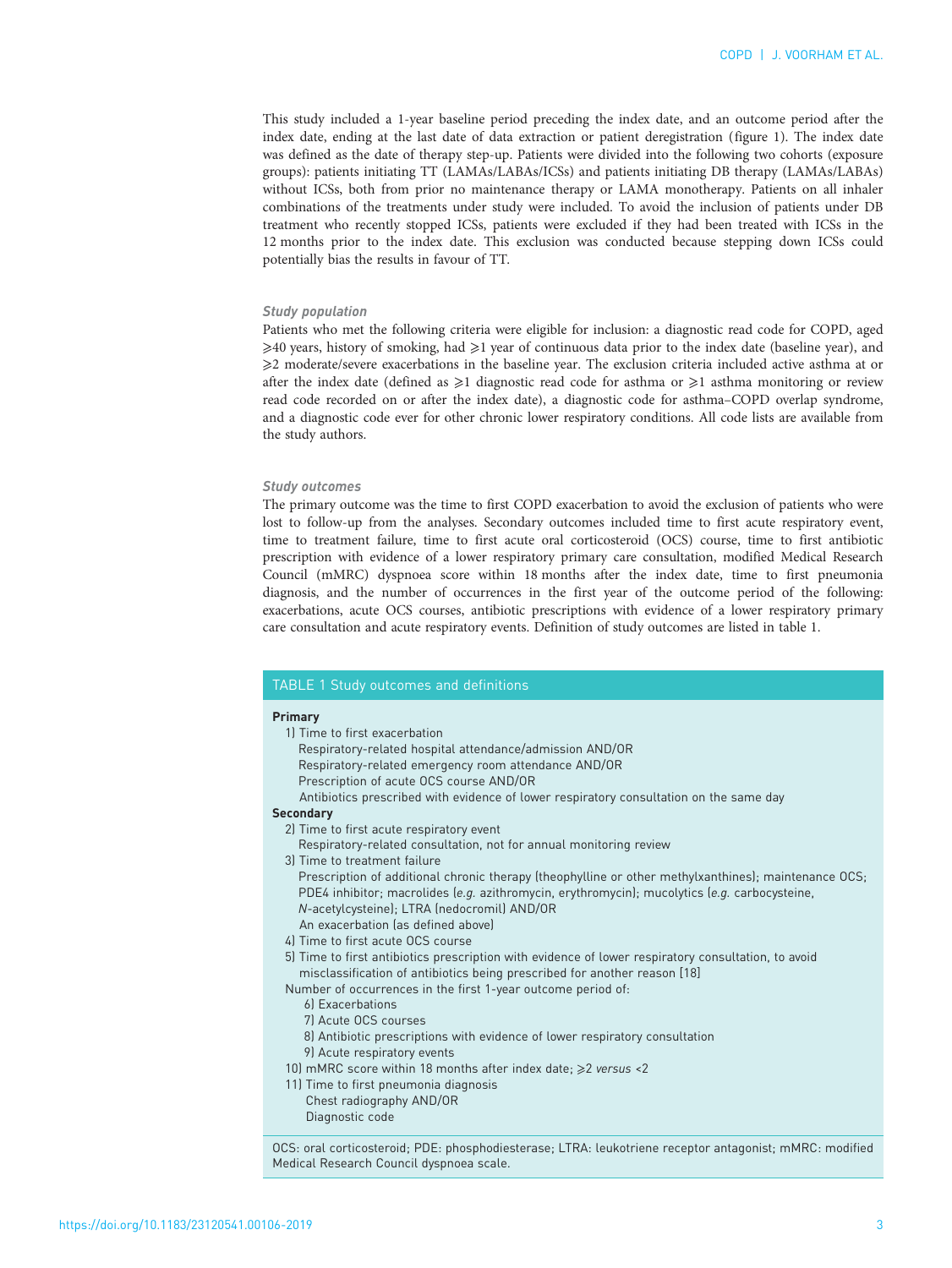## Data analysis

All data were analysed using Stata MP/6 version 15.1 (StataCorp, College Station, TX, USA). The number of clinical events or measurements occurring at the index date were included in the baseline characterisation, however, prescriptions of drugs at the index date were not included. Standardised mean difference (SMD) was used to quantify differences in both continuous and categorical variables between the treatment cohorts at baseline. An SMD  $\leq$ 10% indicated sufficient balance between treatment cohorts. The p-values were also reported for differences at baseline using Pearson's Chi-squared test for categorical variables and the Kruskal–Wallis equality-of-populations rank test for variables on a continuous or ordinal scale. Binary and categorical variables were summarised with frequencies and percentages, whereas distributions and descriptive statistics of central tendency (medians and means) and dispersion (sp and interquartile range) were produced for quantitative variables.

Patients in the DB and TT cohorts were propensity score matched to account for potential biases, such as indication bias, where different treatment combinations could be selected for patients with different disease severity. A propensity score was created using a logistic regression model including all baseline variables [\[19, 20](#page-12-0)]. The cohorts were matched 1 to 3 without replacement using nearest neighbour calliper matching. After matching, the SMD was recalculated to verify the accuracy of the propensity score model. To assess the robustness of findings with regards to potential restriction of the study population due to the matching, the inverse probability of treatment weighting (IPTW) approach, which uses all available patients, was used for sensitivity analyses.

The follow-up duration was summarised and the unadjusted incidence rate for each outcome per patient-year of follow-up time was calculated for the treatment cohorts. To compare the incidence rate per outcome between the treatment cohorts, unadjusted incidence rate ratios (IRRs) with 95% confidence intervals (CI) were calculated.

The proportion of patients improving, remaining unchanged, and worsening from the 1-year baseline to the first year of the outcome period in terms of the number of outcome events of interest was calculated, and a number needed to benefit (NNB) was derived from these values. NNB provides a measure for the benefit of a treatment while also taking account of the patients who remained unchanged and worsened due to the treatment [[21\]](#page-12-0). For this specific analysis, only patients with  $\geq 1$  year of follow-up were included.

The start of follow-up for each patient was their index date. The end of follow-up was defined as the earliest date at which the patient developed the outcome of interest, transferred out of the practice, died, or the date of the practice's last data collection. A time-to-event analysis was performed to estimate the association between treatment and time to first outcome event with right censoring at loss to follow-up. Stratified Cox regression was used to estimate hazard ratios (HRs) of the treatment effect for each outcome, adjusted for any residual confounders following matching. Holm's method was used to indicate which of the 10 secondary outcomes were significant after adjustment for multiple testing [\[22](#page-12-0)]. The proportional hazard assumption was evaluated visually by means of a log–log plot of survival. Conditional negative binomial regression was used to compare count outcomes, and conditional logistic regression was used to compare binary outcomes. Residual confounders were selected by assessing their bias potential, the relative change in the coefficient resulting from their addition to the model predicting the outcome of interest. A coefficient change of  $\geq 2\%$ designated the variable as a confounder. See [supplementary table 1](http://openres.ersjournals.com/lookup/doi/10.1183/23120541.00106-2019.figures-only#fig-data-supplementary-materials) for the covariates identified as showing residual confounding and used to adjust for in the multivariable models in the matched cohort. A p-value <0.05 was considered statistically significant. An intention-to-treat design was used, thus allowing patients in the two treatment cohorts to change their therapy during follow-up, without being censored or otherwise removed from the analyses. A sensitivity analysis excluding patients with a history of asthma prior to the index date was carried out post hoc to confirm that any effect seen was not due to asthma.

To assess the effect modification, an interaction term between treatment and candidate modifiers (number of exacerbations, most recent BEC, level of airflow limitation, GOLD risk group, and number of nonrespiratory drugs prescribed in baseline year) was added to the models adjusted for confounders. For the time to pneumonia diagnosis, the effect modification could not be assessed due to a small number of events. Results were presented for the other 10 outcomes. Holm's method was used to indicate which outcomes were significant after adjustment for multiple testing for each candidate modifier separately (10 tests). Patients were categorised into a GOLD risk group based on their mMRC score. We selected the mMRC score instead of the COPD Assessment Test score as we previously observed mMRC to be more conservative in classifying patients into GOLD risk groups [[23](#page-12-0)].

## **Results**

There were 1181 patients with 2864 patient-years of follow-up in the TT arm and 466 patients with 1090 patient-years of follow-up in the DB arm. For a flow diagram of patient selection see [figure 2](#page-4-0). The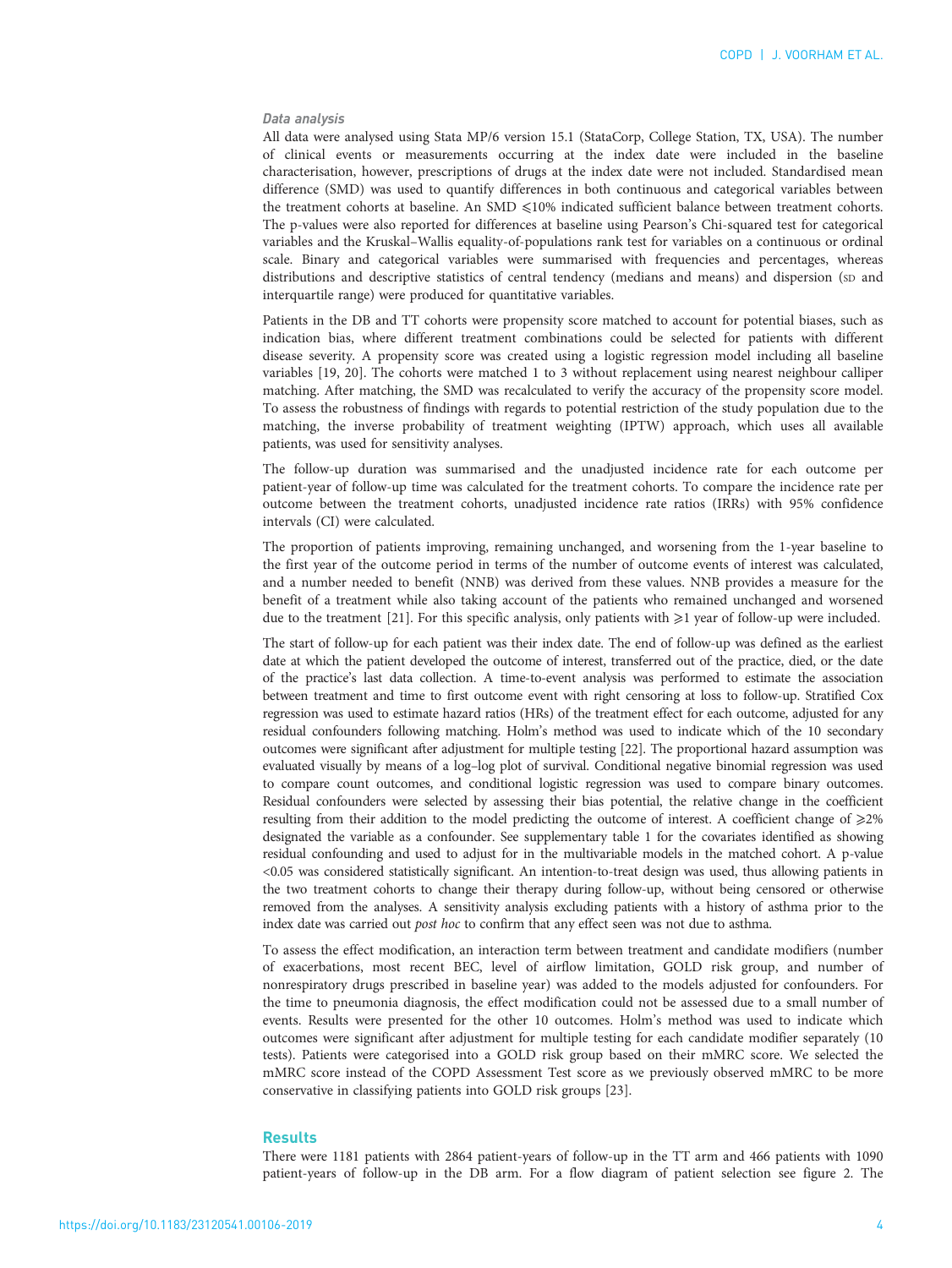<span id="page-4-0"></span>demographic and clinical characteristics of matched patients are presented in [table 2](#page-5-0) and [supplementary](http://openres.ersjournals.com/lookup/doi/10.1183/23120541.00106-2019.figures-only#fig-data-supplementary-materials) [table 2.](http://openres.ersjournals.com/lookup/doi/10.1183/23120541.00106-2019.figures-only#fig-data-supplementary-materials) Over 90% (72/77) characteristics were well balanced between the matched cohorts, indicated by SMD <10%. The mean age of patients in both treatment cohorts was 69 years and about half were male. Nearly half of the patients had an mMRC score between 2–4, corresponding to GOLD group D. The number of nonreliever drugs taken by patients at baseline is presented in [supplementary table 3.](http://openres.ersjournals.com/lookup/doi/10.1183/23120541.00106-2019.figures-only#fig-data-supplementary-materials) Following matching, the number of nonreliever drugs were balanced between the TT arm and the DB arm. Almost half of the DB-initiating patients did not change their therapy for the duration of their follow-up; this was the case for 58% of TT initiators ([Supplementary Table 4](http://openres.ersjournals.com/lookup/doi/10.1183/23120541.00106-2019.figures-only#fig-data-supplementary-materials)). See [Supplementary Table 5](http://openres.ersjournals.com/lookup/doi/10.1183/23120541.00106-2019.figures-only#fig-data-supplementary-materials) for baseline characteristics of the unmatched cohorts.

Patients in both arms showed great improvement in the number of exacerbations, acute respiratory events, acute OCS courses, and antibiotics courses from the baseline 1-year period to the first year of follow-up period. The proportion of patients who showed an improvement in the number of exacerbations, acute respiratory events, and acute OCS courses were higher for those initiating TT compared with patients initiating DB [\(table 3](#page-7-0)). The proportion of patients worsening was mostly lower for TT. This resulted in the number of patients needed to benefit from TT ranging 10–21 for these outcomes, and higher for the number of antibiotics courses (134). These statistics were similar to the unmatched cohort (data not shown).



FIGURE 2 Flow diagram of patient selection. CPRD: Clinical Practice Research Datalink; LABA: long-acting inhaled β-agonist; LAMA: long-acting muscarinic antagonist; OPCRD: Optimum Patient Care Research Database.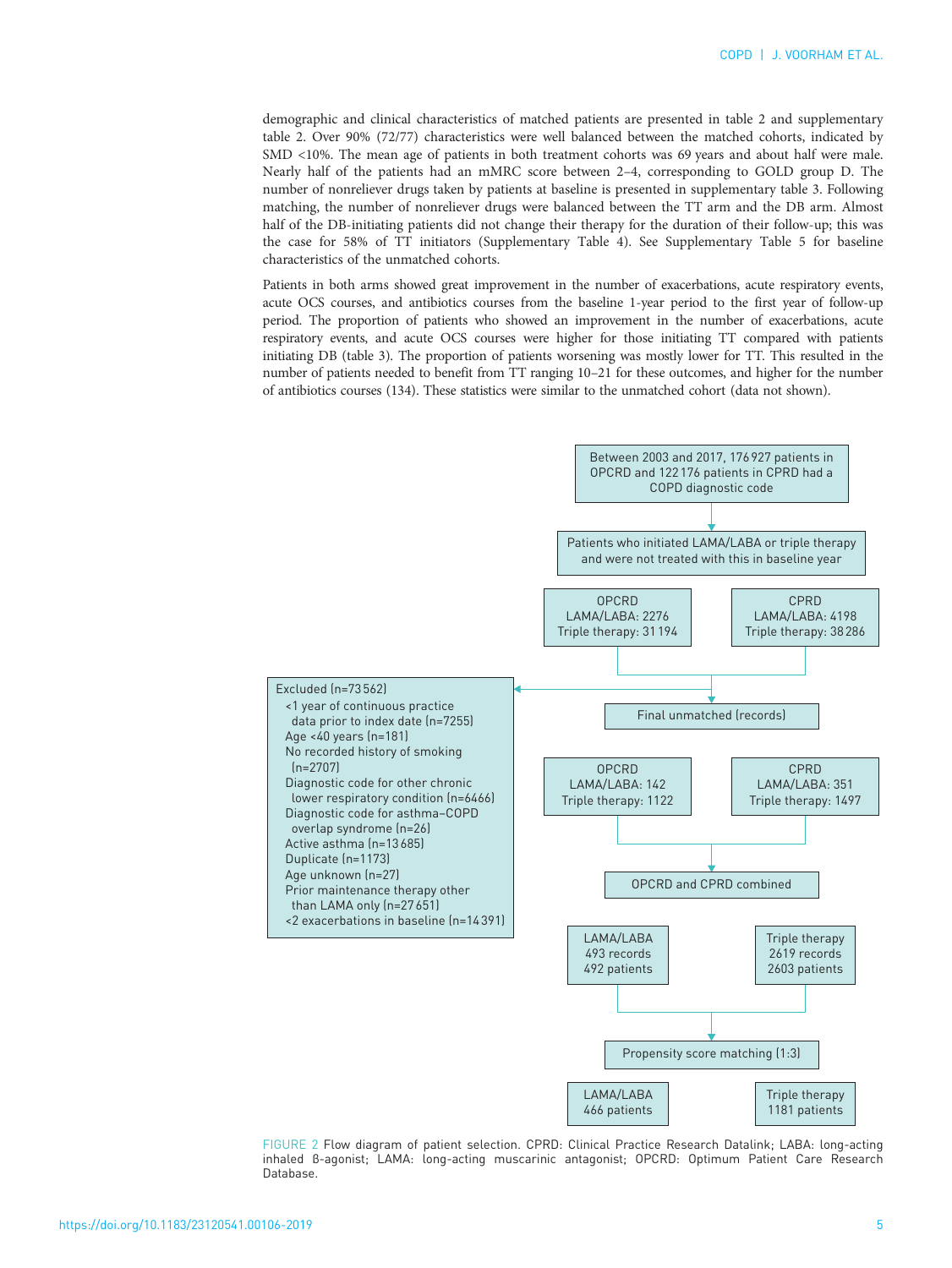<span id="page-5-0"></span>

| TABLE 2 Patient baseline characterisation, matched      |                             |                                     |         |            |
|---------------------------------------------------------|-----------------------------|-------------------------------------|---------|------------|
|                                                         | LAMA/LABA (n=466)           | <b>Triple therapy</b><br>$(n=1181)$ | p-value | <b>SMD</b> |
| Age years                                               | 69.2±10.7/70.0 (15.0)       | 69.4±10.2/69.0 (14.0)               | 0.672   | 2.0        |
| $\geqslant$ 40-<60 years                                | 92 (19.7%)                  | 194 (16.4%)                         | 0.278   | 6.8        |
| $\geqslant$ 60 - < 80 years                             | 295 (63.3%)                 | 778 (65.9%)                         |         |            |
| $\geqslant$ 80 years                                    | 79 (17.0%)                  | 209 (17.7%)                         |         |            |
| <b>Males</b>                                            | 233 (50.0%)                 | 603 (51.1%)                         | 0.699   | 2.1        |
| Index year                                              | 2013.2±3.4/2014.0 (5.0)     | 2012.5±2.9/2013.0 (4.0)             | < 0.001 | 21.8       |
| <b>BMI</b> n (% nonmissing)                             | 463 (99.4%)                 | 1167 (98.8%)                        | 0.506   | 7.5        |
| $<$ 18.5 kg·m <sup>-2</sup>                             | 22 (4.8%)                   | 69 (5.9%)                           |         |            |
| $\ge$ 18.5 – < 25 kg⋅m <sup>-2</sup>                    | 145 (31.3%)                 | 397 (34.0%)                         |         |            |
| $\geq 25 - 30 \text{ kg} \cdot \text{m}^{-2}$           | 159 (34.3%)                 | 376 (32.2%)                         |         |            |
| $\geqslant$ 30 kg·m <sup>-2</sup>                       | 137 (29.6%)                 | 325 (27.8%)                         |         |            |
| <b>Current smoker</b>                                   |                             |                                     |         |            |
| No                                                      | 256 (54.9%)                 | 653 (55.3%)                         | 0.896   | 0.7        |
| Yes                                                     | 210 (45.1%)                 | 528 (44.7%)                         |         |            |
| Asthma diagnosis, ever                                  | 38 (8.2%)                   | 153 (13.0%)                         | 0.006   | 15.7       |
| <b>Charlson Comorbidity Index</b>                       |                             |                                     |         |            |
| $\leq 1$                                                | 333 (71.5%)                 | 845 (71.5%)                         | 0.999   | 0.1        |
| $2 - 4$                                                 | 76 (16.3%)                  | 190 (16.1%)                         |         |            |
| $5 - 9$                                                 | 26 (5.6%)                   | $67(5.7\%)$                         |         |            |
| $\geq 10$                                               | 31 (6.7%)                   | 79 (6.7%)                           |         |            |
| Blood eosinophil count n                                | 391 (83.9%)                 | 983 (83.2%)                         | 0.808   | 2.2        |
| (% nonmissing)                                          |                             |                                     |         |            |
| <0.05 $\times$ 10 <sup>9</sup> cells per L              | $8(2.0\%)$                  | 31 [3.2%]                           |         |            |
| $0.05 - 0.14 \times 10^9$ cells per L                   | 110 (28.1%)                 | 267 [27.2%]                         |         |            |
| 0.15-0.24×10 <sup>9</sup> cells per L                   | 110 (28.1%)                 | 281 (28.6%)                         |         |            |
| $0.25 - 0.34 \times 10^9$ cells per L                   | 80 (20.5%)                  | 187 (19.0%)                         |         |            |
| $0.3 - 0.44 \times 10^9$ cells per L                    | $27(6.9\%)$                 | 86 (8.7%)                           |         |            |
| $0.4 - 0.54 \times 10^9$ cells per L                    | 23 (5.9%)                   | 54 (5.5%)                           |         |            |
| $0.5 - 0.64 \times 10^9$ cells per L                    | $10(2.6\%)$                 | 30 (3.1%)                           |         |            |
| ≥0.65×10 <sup>9</sup> cells per L                       | 23 (5.9%)                   | 47 (4.8%)                           |         |            |
| <b>SABA prescriptions</b>                               |                             |                                     |         |            |
| 0                                                       | 63 (13.5%)                  | 237 (20.1%)                         | 0.021   | 8.1        |
| $1 - 2$                                                 | 103 (22.1%)                 | 235 (19.9%)                         |         |            |
| $3 - 5$                                                 | 100 (21.5%)                 | 220 (18.6%)                         |         |            |
| $6 - 9$                                                 | 108 (23.2%)                 | 241 (20.4%)                         |         |            |
| >10                                                     | 92 (19.7%)                  | 248 (21.0%)                         |         |            |
| Salbutamol-equivalent average daily<br><b>SABA dose</b> |                             |                                     |         |            |
| $0 \mu$ g                                               | 63 (13.5%)                  | 237 (20.1%)                         | 0.033   | 8.9        |
| $1 - 100 \mu g$                                         | 48 (10.3%)                  | 110 (9.3%)                          |         |            |
| 101-200 µg                                              | 83 (17.8%)                  | 189 (16.0%)                         |         |            |
| 201-300 µg                                              | 58 (12.4%)                  | 110 (9.3%)                          |         |            |
| $301 - 400 \mu q$                                       | 41 (8.8%)                   | $102$ $(8.6\%)$                     |         |            |
| $>400 \mu g$                                            | 173 (37.1%)                 | 433 (36.7%)                         |         |            |
| <b>SAMA prescriptions</b>                               |                             |                                     |         |            |
| 0<br>$\mathbf{1}$                                       | 415 (89.1%)<br>$11 [2.4\%]$ | 1044 (88.4%)                        | 0.982   | 1.6        |
|                                                         |                             | 31 (2.6%)                           |         |            |
| $\overline{2}$                                          | $7(1.5\%)$                  | 19 (1.6%)                           |         |            |
| ≥3<br><b>LAMA prescriptions</b>                         | 33 (7.1%)                   | 87 (7.4%)                           |         |            |
| 0                                                       | 139 (29.8%)                 | 343 (29.0%)                         | 0.001   | 13.9       |
| $1 - 3$                                                 | 89 (19.1%)                  | 213 (18.0%)                         |         |            |
| 4-6                                                     | 81 (17.4%)                  | 135 (11.4%)                         |         |            |
| $7 - 9$                                                 | 56 (12.0%)                  | 124 (10.5%)                         |         |            |
| $10 - 12$                                               | 63 (13.5%)                  | 216 (18.3%)                         |         |            |
| $\geq 13$                                               | 38 (8.2%)                   | 150 (12.7%)                         |         |            |
| Average daily OCS dose                                  |                             |                                     |         |            |
| $< 2.5$ mg                                              | 379 (81.3%)                 | 983 (83.2%)                         | 0.433   | 1.2        |
| $≥2.5 - <5$ mg                                          | 52 (11.2%)                  | 112 (9.5%)                          |         |            |
|                                                         |                             |                                     |         |            |

# Continued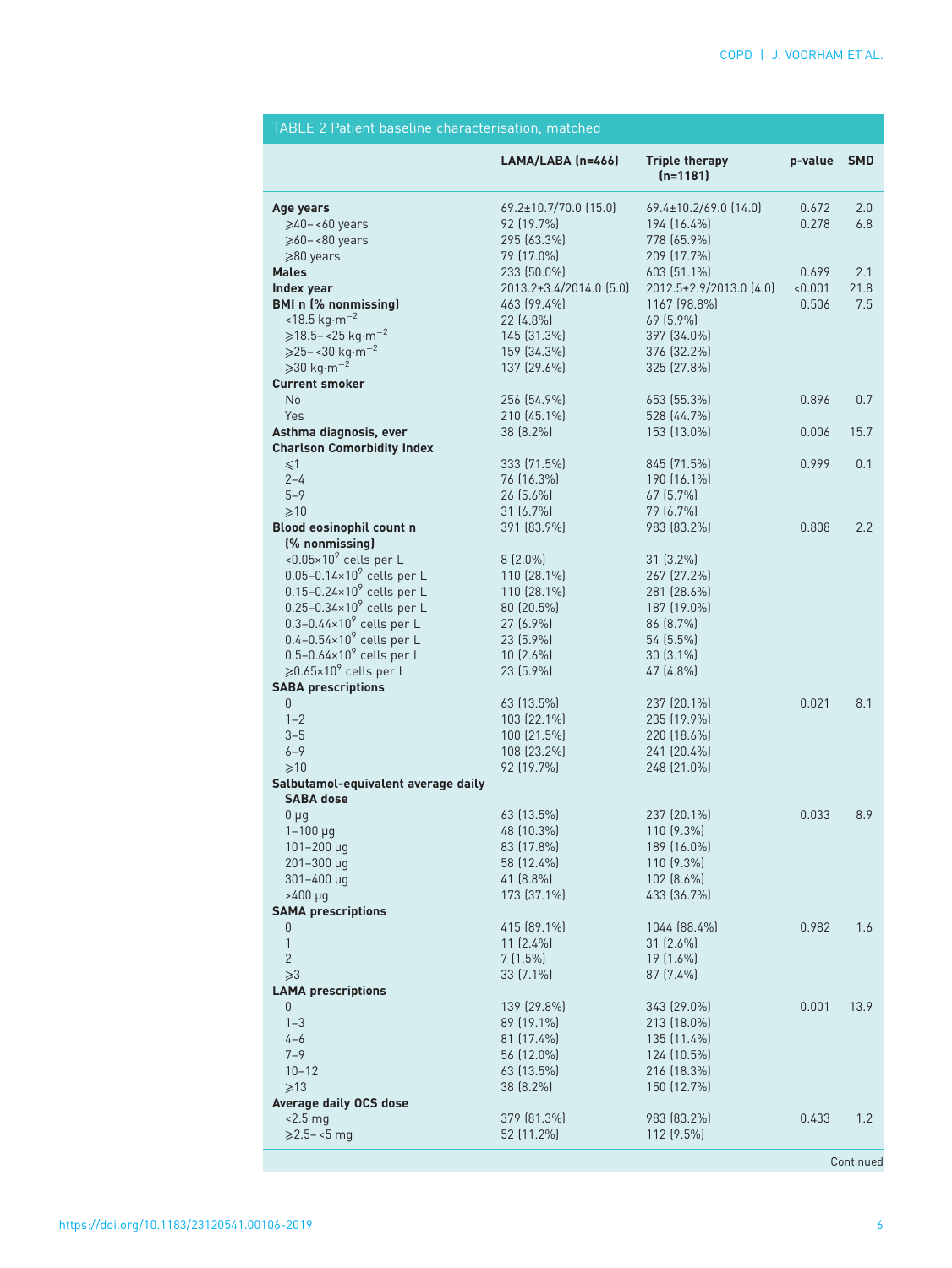| TABLE 2<br>Continued                                             |                           |                                     |         |            |
|------------------------------------------------------------------|---------------------------|-------------------------------------|---------|------------|
|                                                                  | LAMA/LABA (n=466)         | <b>Triple therapy</b><br>$(n=1181)$ | p-value | <b>SMD</b> |
| $\ge 5 - 1.5$ mg                                                 | $18(3.9\%)$               | $31(2.6\%)$                         |         |            |
| $\geqslant$ 7.5 mg                                               | $16(3.4\%)$               | 49 (4.1%)                           |         |            |
| 5 <sub>mq</sub>                                                  | $0(0.0\%)$                | $4(0.3\%)$                          |         |            |
| 6 <sub>mq</sub>                                                  | $1(0.2\%)$                | $2(0.2\%)$                          |         |            |
| Acute respiratory events in baseline<br>year <sup>#</sup>        |                           |                                     |         |            |
| 0                                                                | 22 (4.7%)                 | 53 (4.5%)                           | 0.797   | 5.0        |
| 1                                                                | 48 (10.3%)                | $116(9.8\%)$                        |         |            |
| $\overline{2}$                                                   | 90 (19.3%)                | 200 (16.9%)                         |         |            |
| 3                                                                | 96 (20.6%)                | 256 (21.7%)                         |         |            |
| $\geqslant$                                                      | 210 (45.1%)               | 556 (47.1%)                         |         |            |
| Exacerbations in baseline year <sup>#</sup>                      |                           |                                     |         |            |
| $\overline{2}$                                                   | 287 (61.6%)               | 698 (59.1%)                         | 0.718   | 3.4        |
| 3                                                                | 105 (22.5%)               | 284 (24.0%)                         |         |            |
| 4                                                                | 34 (7.3%)                 | $101(8.6\%)$                        |         |            |
| >5                                                               | 40 (8.6%)                 | 98 (8.3%)                           |         |            |
| <b>Acute OCS courses in baseline</b><br>$year$ <sup>#</sup>      |                           |                                     |         |            |
| 0                                                                | 95 (20.4%)                | 234 (19.8%)                         | 0.700   | 1.7        |
| 1                                                                | 117 (25.1%)               | 328 (27.8%)                         |         |            |
| $\geq$ 2                                                         | 254 (54.5%)               | 619 (52.4%)                         |         |            |
| Antibiotic courses in baseline year <sup>#</sup>                 |                           |                                     |         |            |
| 0                                                                | 80 (17.2%)                | 202 (17.1%)                         | 0.627   | 2.9        |
| $\mathbf{1}$                                                     | 115 (24.7%)               | 296 (25.1%)                         |         |            |
| $\overline{2}$                                                   | 183 (39.3%)               | 435 (36.8%)                         |         |            |
| 3                                                                | 63 (13.5%)                | 165 (14.0%)                         |         |            |
| $\overline{4}$                                                   | 13 (2.8%)                 | 55 (4.7%)                           |         |            |
| $\geqslant 5$                                                    | $12(2.6\%)$               | 28 (2.4%)                           |         | 8.0        |
| <b>GOLD severity (% nonmissing)</b><br>Mild, FEV1 >80% predicted | 373 (80.0%)<br>44 (11.8%) | 957 (81.0%)<br>105 (11.0%)          | 0.394   |            |
| Moderate, FEV <sub>1</sub> 50-80% predicted                      | 190 (50.9%)               | 447 (46.7%)                         |         |            |
| Severe, FEV1 30-50% predicted                                    | 94 (25.2%)                | 281 (29.4%)                         |         |            |
| Very severe, FEV1 <30% predicted                                 | 45 (12.1%)                | 124 (13.0%)                         |         |            |
| <b>GOLD risk group<sup>1</sup> n (% nonmissing)</b>              | 389 (83.5%)               | 976 (82.6%)                         | 0.187   | 7.9        |
| C                                                                | 236 (60.7%)               | 554 (56.8%)                         |         |            |
| D                                                                | 153 (39.3%)               | 422 (43.2%)                         |         |            |
| mMRC score n (% nonmissing)                                      | 389 (83.5%)               | 976 (82.6%)                         | 0.671   | 5.7        |
| 0, not troubled by breathlessness                                | 37 (9.5%)                 | 98 (10.0%)                          |         |            |
| 1, short of breath                                               | 199 (51.2%)               | 456 (46.7%)                         |         |            |
| 2, slower in walking                                             | 96 (24.7%)<br>49 (12.6%)  | 266 (27.3%)                         |         |            |
| 3, stopping for breath<br>4, too breathless to leave the house   | $8(2.1\%)$                | 131 (13.4%)<br>25 (2.6%)            |         |            |
|                                                                  |                           |                                     |         |            |

Data are presented as mean±SD/median (interquartile range) unless otherwise stated. LAMA: long-acting muscarinic antagonist; LABA: long-acting inhaled β-agonist; SMD: standardised mean difference; IQR: interquartile range; BMI: body mass index; SABA: short-acting inhaled β-agonist; SAMA: short-acting muscarinic antagonist; LAMA: long-acting muscarinic antagonist; OCS: oral corticosteroid; GOLD: Global Initiative for Chronic Obstructive Lung Disease; FEV1: forced expiratory volume in 1 s; mMRC: modified Medical Research Council dyspnoea scale. <sup>#</sup>includes the index date; <sup>1</sup> symptom and risk based. p-values are for the Kruskal–Wallis equality-of-populations rank test or Pearson's Chi-squared test of independent categories, where appropriate.

# Unadjusted IRRs

For the primary outcome (time to first exacerbation), the average duration of follow-up per patient was 0.74 and 0.87 years in the TT and DB arms, respectively. The incidence rate of a first exacerbation in the outcome period was lower in the TT arm (0.79/patient-year) compared with the DB arm (0.91), equating to an unadjusted IRR of 0.87 (95% CI 0.76–0.99; [table 4\)](#page-7-0). The IRRs for time to an acute respiratory event and treatment failure were also in favour of TT, as were those for time until first acute OCS course and first antibiotics course, although the differences for the latter two outcomes were not statistically significant [\(table 4](#page-7-0)).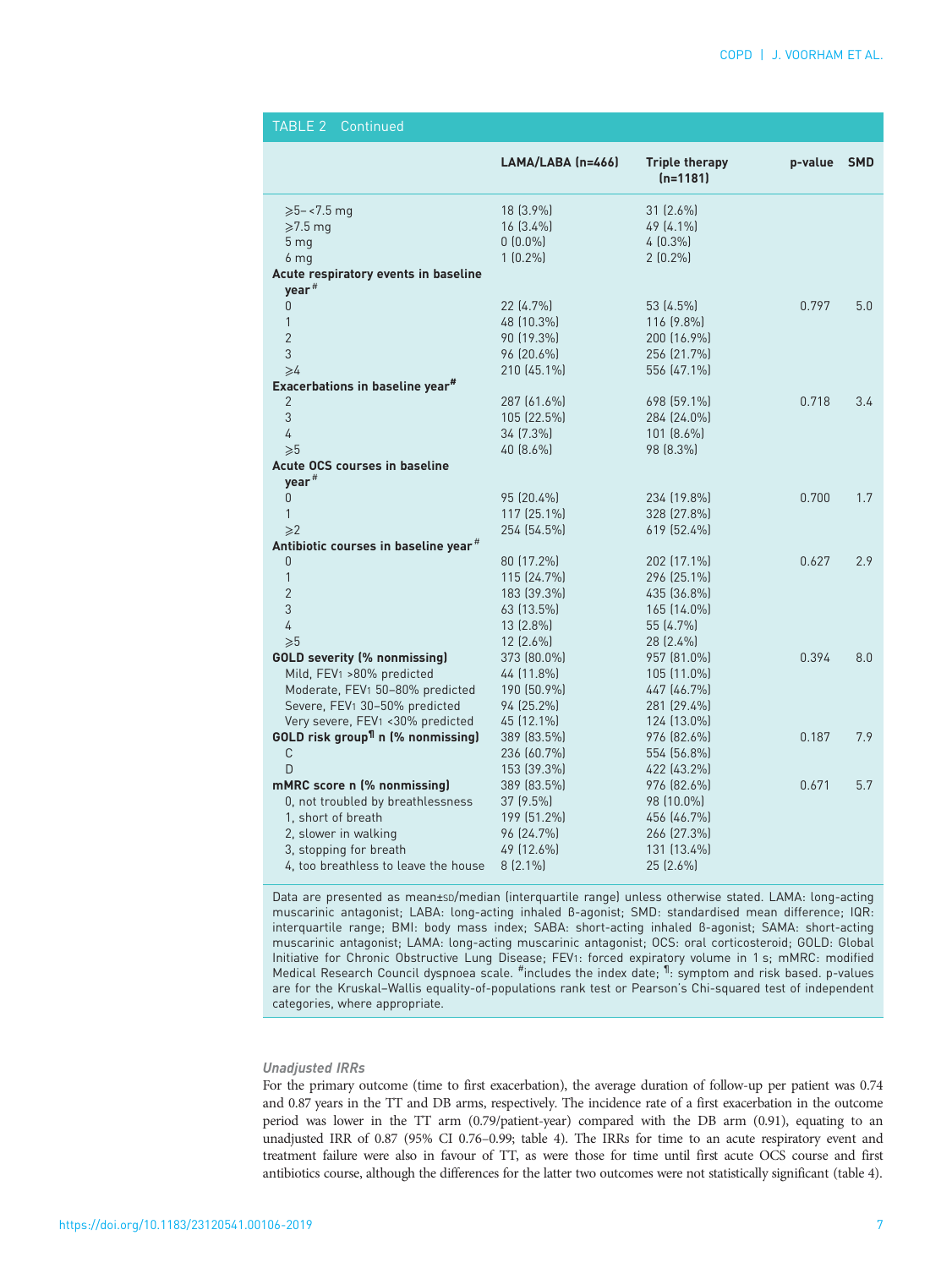| The LL of Hamber of patients improving or worseling from baseting to the mot battemic year, materied |                 |                       |                  |                       |            |                       |            |  |
|------------------------------------------------------------------------------------------------------|-----------------|-----------------------|------------------|-----------------------|------------|-----------------------|------------|--|
|                                                                                                      | <b>Improved</b> |                       | <b>Unchanged</b> |                       | Worsened   |                       | <b>NNB</b> |  |
|                                                                                                      | LAMA/LABA       | <b>Triple therapy</b> | <b>LAMA/LABA</b> | <b>Triple therapy</b> | LAMA/LABA  | <b>Triple therapy</b> |            |  |
| <b>Exacerbations</b>                                                                                 | 225 [73.5%]     | 651 (78.2%)           | 41 (13.4%)       | 96 (11.5%)            | 40 (13.1%) | 85 (10.2%)            | 21         |  |
| Acute respiratory events                                                                             | 173 (56.5%)     | 550 (66.1%)           | 51 (16.7%)       | 123 (14.8%)           | 82 (26.8%) | 159 (19.1%)           | 10         |  |
| <b>Acute OCS courses</b>                                                                             | 158 (51.6%)     | 494 (59.4%)           | 98 (32.0%)       | 213 (25.6%)           | 50 (16.3%) | 125 (15.0%)           | 15         |  |
| <b>Antibiotics courses</b>                                                                           | 193 (63.1%)     | 523 (62.9%)           | 72 (23.5%)       | 218 (26.2%)           | 41 (13.4%) | $91$ [10.9%]          | 134        |  |
| mMRC score                                                                                           | 32 (16.7%)      | $32[6.1\%]$           | 101 (52.6%)      | 264 (50.2%)           | 59 (30.7%) | 163 [31.0%]           |            |  |

LAMA: long-acting muscarinic antagonist; LABA: long-acting inhaled β-agonist; NNB: number needed for one patient to benefit from triple therapy [21]; OCS: oral corticosteroid; mMRC: modified Medical Research Council dyspnoea scale.

### Multivariable outcome models

<span id="page-7-0"></span>TABLE 3 Number of patients improving or worsening from baseline to the first outcome year, matched

The effect sizes of TT versus DB for the outcomes of interest are presented in [table 5](#page-8-0). All time-to-event adjusted analyses results were in favour of TT. A significantly reduced risk in favour of TT was seen for the primary outcome of first exacerbation (HR 0.87, 95% CI 0.76–0.99). Among the secondary outcomes, first acute respiratory event (HR 0.74, 95% CI 0.66–0.84) and treatment failure (HR 0.83, 95% CI 0.73–0.95) were significantly in favour of TT after statistical adjustment and correction for multiple testing. A reduced risk in favour of TT was also seen for first acute OCS course and first antibiotics course, but these did not reach significance. Results of the conditional negative binomial regression showed significantly lower acute OCS courses rate (rate ratio (RR) 0.80, 95% CI 0.66–0.98) and acute respiratory events rate (RR 0.79, 95% CI 0.70–0.90) in the TT group. The effect sizes in the sensitivity analyses using IPTW were similar to the time-to-event models (data not shown) as were the results after excluding patients with a history of asthma (for some outcomes a slightly stronger effect was seen; [supplementary](http://openres.ersjournals.com/lookup/doi/10.1183/23120541.00106-2019.figures-only#fig-data-supplementary-materials) [table 6\)](http://openres.ersjournals.com/lookup/doi/10.1183/23120541.00106-2019.figures-only#fig-data-supplementary-materials).

### Effect modification

The results presented below are based on the investigation of the effect of the number of previous exacerbations and baseline BEC as continuous variables. On visual inspection, the results using the categorical representation of these potential effect modifiers did not show a meaningful difference with the

# TABLE 4 Unadjusted incidence rate (IR) ratios for time-to-event outcomes, by matched treatment cohort

|                                            | Patients and follow-up years per cohort |                 |                       | Events per cohort             |               | <b>Comparison</b>      |                             |                           |
|--------------------------------------------|-----------------------------------------|-----------------|-----------------------|-------------------------------|---------------|------------------------|-----------------------------|---------------------------|
|                                            | Cohort                                  | <b>Patients</b> | <b>Total</b><br>years | Meantsp<br>years <sup>#</sup> | <b>Events</b> | IR per<br>patient-year | IR difference (95% CI)      | IR ratio (95% CI)         |
| <b>Exacerbation (primary</b>               | ТT                                      | 1181            | 1022                  | $0.74 \pm 0.88$               | 812           | 0.794                  | $-0.119$ $[-0.233 - 0.004]$ | 0.870 (0.763-0.994)       |
| outcome)                                   | <b>DB</b>                               | 466             | 346                   | $0.87 \pm 1.04$               | 316           | 0.913                  |                             |                           |
| <b>Acute respiratory</b>                   | <b>TT</b>                               | 1181            | 592                   | $0.37 \pm 0.53$               | 957           | 1.618                  | $-0.560$ $[-0.803 - 0.316]$ | $0.743$ $[0.659 - 0.840]$ |
| event (secondary<br>outcome)               | <b>DB</b>                               | 466             | 172                   | $0.50 + 0.73$                 | 374           | 2.178                  |                             |                           |
| <b>Treatment failure</b>                   | TT                                      | 1181            | 867                   | $0.60 \pm 0.77$               | 874           | 1.008                  | $-0.227$ $[-0.374 - 0.080]$ | $0.816$ $(0.720 - 0.927)$ |
| <i>(secondary</i><br>outcome)              | <b>DB</b>                               | 466             | 278                   | $0.73 \pm 0.92$               | 343           | 1.236                  |                             |                           |
| <b>Acute OCS course</b>                    | ТT                                      | 1181            | 1367                  | $1.02 \pm 1.21$               | 683           | 0.499                  | $-0.058$ $[-0.134 - 0.019]$ | $0.896$ $[0.777 - 1.037]$ |
| <i><u><b>Secondary</b></u></i><br>outcomel | <b>DB</b>                               | 466             | 477                   | $1.16 \pm 1.28$               | 266           | 0.557                  |                             |                           |
| <b>Antibiotics course</b>                  | <b>TT</b>                               | 1181            | 1341                  | $1.00 \pm 1.17$               | 659           | 0.491                  | $-0.052$ $[-0.129 - 0.025]$ | $0.904$ $(0.781 - 1.049)$ |
| <i>(secondary</i><br>outcome)              | <b>DB</b>                               | 466             | 465                   | $1.14 \pm 1.27$               | 253           | 0.544                  |                             |                           |
| Pneumonia diagnosis                        | <b>TT</b>                               | 1181            | 2772                  | $2.24 \pm 2.16$               | 62            | 0.022                  | $-0.003$ $[-0.014 - 0.009]$ | $0.899$ $[0.560 - 1.480]$ |
| <i>(secondary</i><br>outcome)              | <b>DB</b>                               | 466             | 1044                  | $2.35 \pm 2.00$               | 26            | 0.025                  |                             |                           |

OCS: oral corticosteroid; TT: triple therapy; DB: dual bronchodilation with long-acting muscarinic antagonist/long-acting inhaled β-agonist. # : mean follow-up time in years available.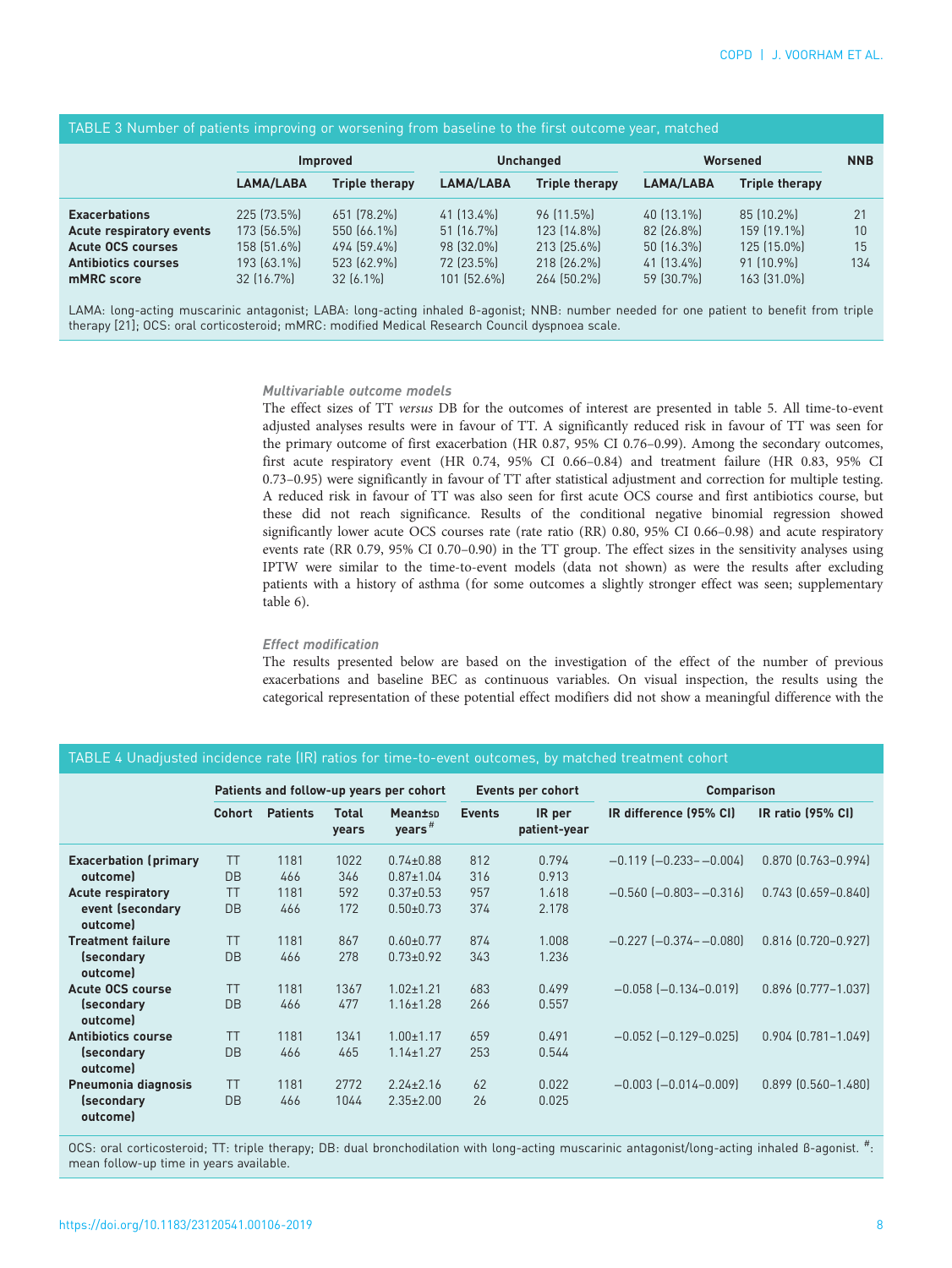| Outcome                         | <b>Patients</b> | <b>Unadjusted</b>      |            | <b>Adjusted</b>        |            |  |
|---------------------------------|-----------------|------------------------|------------|------------------------|------------|--|
|                                 |                 | <b>HR (95% CI)</b>     | p-value    | <b>HR (95% CI)</b>     | p-value    |  |
| <b>First exacerbation</b>       | 1647            | $0.90$ $(0.79 - 1.02)$ | 0.111      | $0.87$ $[0.76 - 0.99]$ | 0.040      |  |
| First acute respiratory event   | 1647            | $0.79$ $[0.70 - 0.88]$ | $< 0.001*$ | $0.74$ $[0.66 - 0.84]$ | $< 0.001*$ |  |
| <b>Treatment failure</b>        | 1647            | $0.86$ $[0.76 - 0.98]$ | 0.020      | $0.83$ $[0.73 - 0.95]$ | $0.005*$   |  |
| <b>First acute OCS course</b>   | 1647            | $0.95$ $[0.82 - 1.09]$ | 0.437      | $0.93$ $[0.80 - 1.07]$ | 0.298      |  |
| <b>First antibiotics course</b> | 1647            | $0.91$ $[0.79 - 1.04]$ | 0.171      | $0.89$ $[0.77 - 1.04]$ | 0.138      |  |
| Pneumonia diagnosis             | 1647            | 1.26 (0.80-1.98)       | 0.325      | $0.71$ $[0.21 - 2.38]$ | 0.573      |  |
|                                 |                 | <b>RR (95% CI)</b>     | p-value    | <b>RR (95% CI)</b>     | p-value    |  |
| <b>Exacerbation rate</b>        | 1138            | $0.85$ $[0.73 - 1.00]$ | 0.056      | $0.86$ $[0.73 - 1.01]$ | 0.068      |  |
| Acute OCS courses rate          | 1138            | $0.83$ $[0.68 - 1.01]$ | 0.067      | $0.80$ $[0.66 - 0.98]$ | 0.030      |  |
| Antibiotics courses rate        | 1138            | $0.88$ $[0.72 - 1.06]$ | 0.183      | $0.91$ $[0.75 - 1.10]$ | 0.332      |  |
| Acute respiratory events rate   | 1138            | $0.80$ $(0.70 - 0.90)$ | < 0.001    | $0.79$ $[0.70 - 0.90]$ | $< 0.001*$ |  |
|                                 |                 | OR (95% CI)            | p-value    | <b>RR (95% CI)</b>     | p-value    |  |
| $mMRC \geq 2$                   | 885             | $1.20$ $(0.86 - 1.68)$ | 0.293      | $1.12$ $[0.76 - 1.66]$ | 0.566      |  |

<span id="page-8-0"></span>TABLE 5 Unadjusted and adjusted effects of triple therapy compared with dual bronchodilation (baseline) on outcomes of interest during the outcome period

HR: hazard ratio; OCS: oral corticosteroid; mMRC: modified Medical Research Council dyspnoea scale; RR: rate ratio. \*: p<0.05 after controlling for 10 statistical tests for secondary outcomes performed following Holm's method [22].

results using the continuous modifiers. This was confirmed by the model fit statistics. The differences in Akaike's information criterion (AIC) and Bayesian information criterion (BIC), which take the number of parameters introduced by categorical variables into account, show no evidence of better fit (lower AIC or BIC) with the use of categorical variables [\(supplementary table 7](http://openres.ersjournals.com/lookup/doi/10.1183/23120541.00106-2019.figures-only#fig-data-supplementary-materials)).

The number of exacerbations in the baseline year showed significant effect modification with the primary outcome (time to the first exacerbation) and with the secondary outcomes of time to the first acute respiratory event and OCS course [\(figure 3a](#page-9-0) and [supplementary table 8](http://openres.ersjournals.com/lookup/doi/10.1183/23120541.00106-2019.figures-only#fig-data-supplementary-materials)). The higher the exacerbation rate in the baseline year, the greater the risk reduction for a future outcome in the TT initiators compared with the DB initiators. After controlling for multiple testing, significant effect modification was found for the time to the first acute respiratory event. The HR was 0.79 (95% CI 0.66–0.95) for patients with two exacerbations compared with 0.19 (95% CI 0.04–0.87) for patients with five exacerbations in the baseline year.

The baseline BEC modified the effect of the comparison significantly for all time to the first event outcomes, except time to the first antibiotics course ([figure 3b](#page-9-0) and [supplementary table 9\)](http://openres.ersjournals.com/lookup/doi/10.1183/23120541.00106-2019.figures-only#fig-data-supplementary-materials). After controlling for multiple testing, significant effect modification was found for the time to the first acute OCS course prescribed. At a count <0.05×109 cells·L−<sup>1</sup> the effect was in favour of DB (HR 1.24, 95% CI 1.01–1.53), and from a count of 0.35×109 cells·L−<sup>1</sup> onwards TT showed a significantly greater risk-reducing effect than DB.

The level of airflow limitation, GOLD risk group, and the number of nonrespiratory drugs prescribed did not show significant effect modification with any of the study outcomes [\(supplementary figure 3](http://openres.ersjournals.com/lookup/doi/10.1183/23120541.00106-2019.figures-only#fig-data-supplementary-materials)).

### **Discussion**

Our study shows that stepping-up from no prior maintenance therapy or LAMA monotherapy for COPD to TT was associated with a greater reduction in the risk of exacerbation, acute respiratory event and treatment failure than to a DB therapy in the study population. This association in favour of TT was significantly greater for patients with higher rates of exacerbations in the year prior to step-up. TT was also associated with a lower risk of outcome events than DB in patients with a higher BEC. However, we did not find a significant difference in benefit from TT by GOLD severity and risk group. If this observation is true, and not caused by limited power, this could be likely due to the existence of COPD phenotypes with lower responsiveness within the higher risk GOLD group D. In both unadjusted IRR analysis and multivariate outcome model analysis, rates of pneumonia in both treatment groups were similar and not significantly different.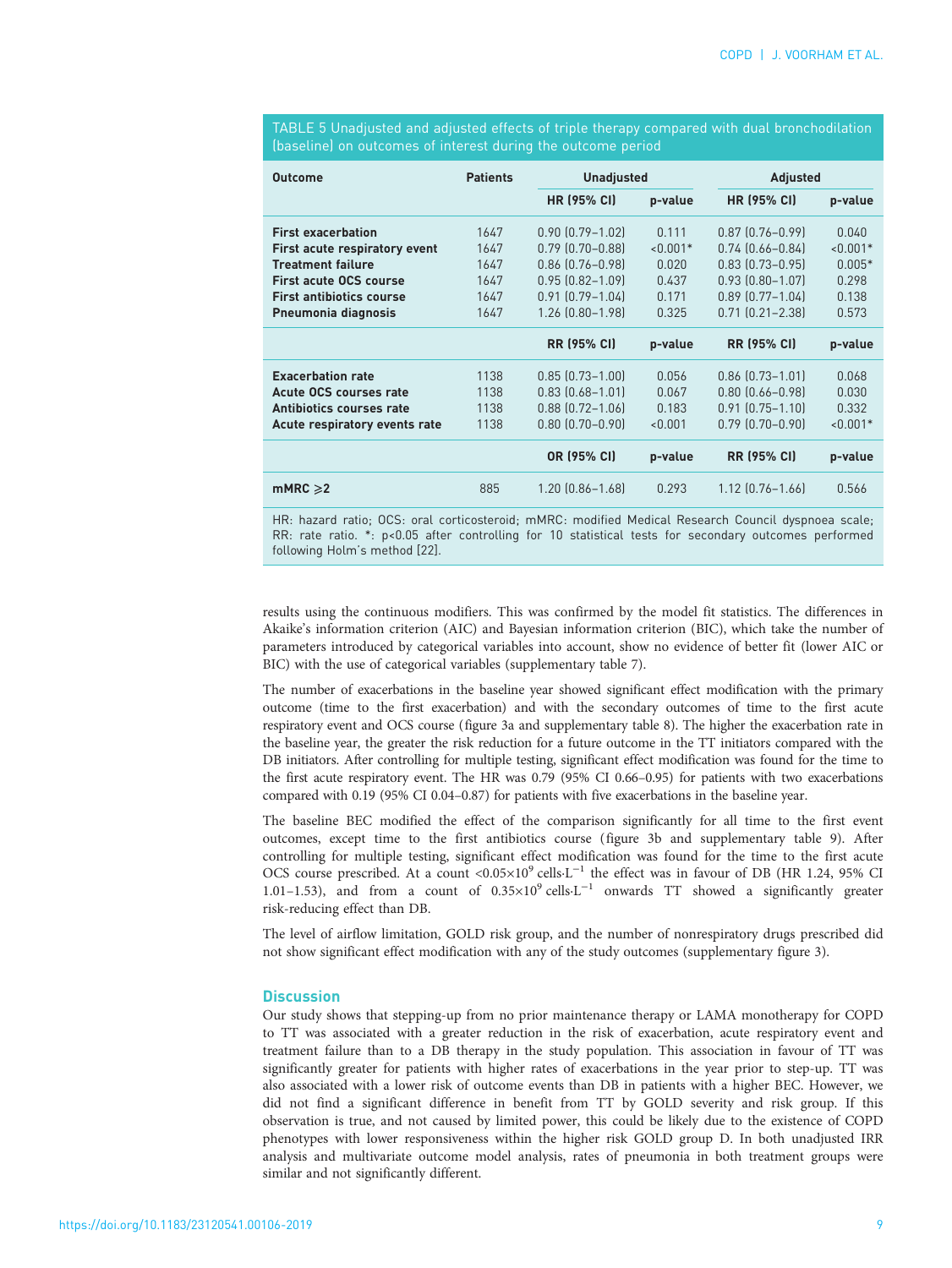<span id="page-9-0"></span>

FIGURE 3 a) Effect modification by number of exacerbations in the baseline year. b) Effect modification by baseline blood eosinophil count. LAMA: long-acting muscarinic antagonist; LABA: long-acting inhaled β-agonist.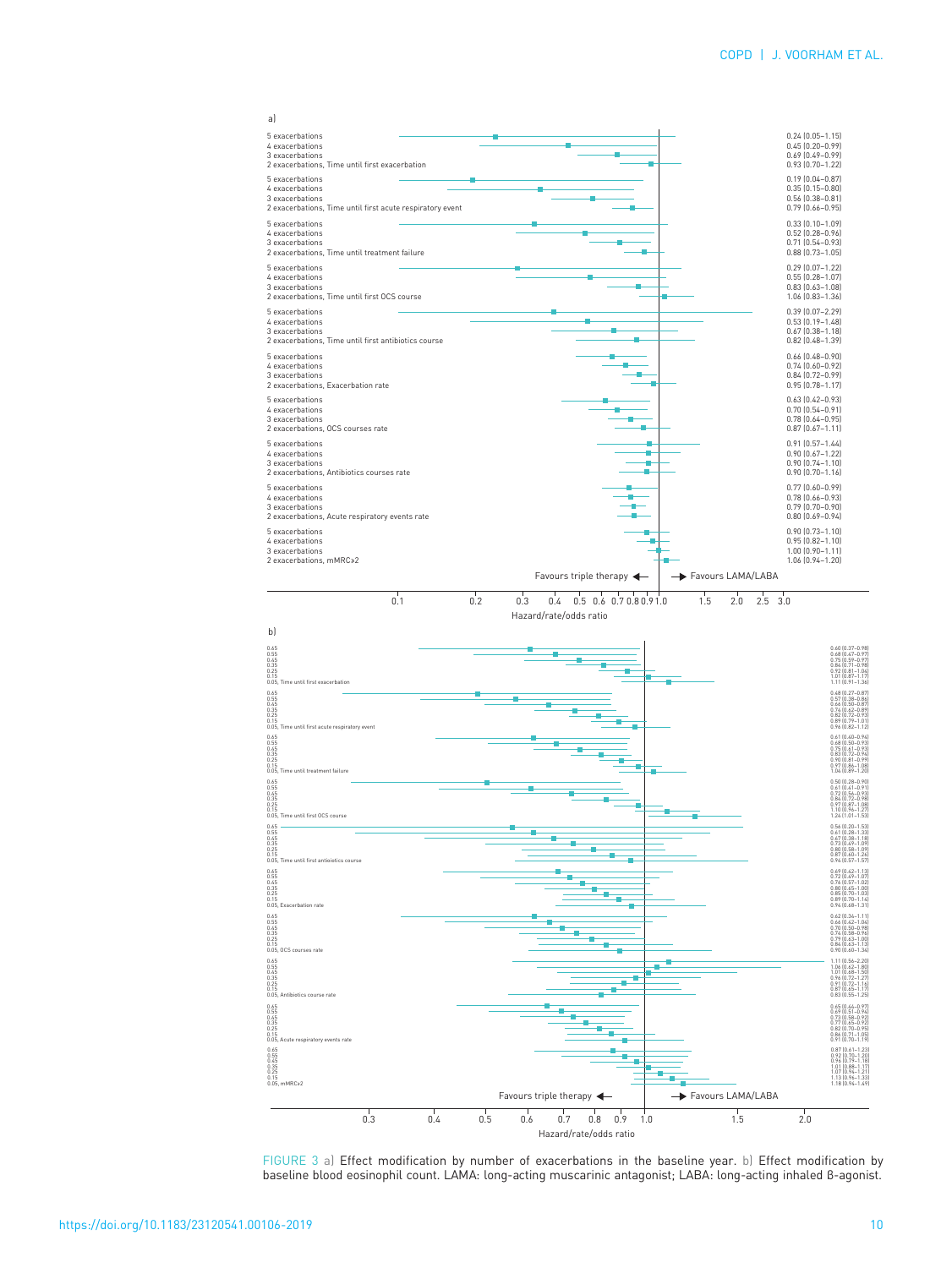Real-world evidence has been scarce on the comparative effectiveness of TT versus DB for COPD. Results from two recently published RCTs showed significantly larger reduction in rate of exacerbations with TT compared with DB therapy in selected COPD populations [\[9, 10](#page-12-0)]. There are however limitations inherent to clinical trials. Participants are usually younger and not as severely ill as might be expected. Thus, they are not fully representative of the real-world population the therapy would target. Also, different inclusion and exclusion criteria are used for various clinical trials which complicates interpretation of data. Therefore, it is important to supplement the findings of trials with evidence from observational studies. Our timely real-world study complements and adds to the growing body of evidence in favour of TT for some COPD patient populations.

A recent real-life study compared the treatment effectiveness of TT to DB using patients in the DACCORD cohort [[24](#page-12-0)]. In contrast to our study, they reported fewer exacerbations among patients who received DB than TT. This might be due to the difference in patient population between both studies. Our study includes patients with at least two exacerbations in the baseline year while >70% patients in DACCORD had no exacerbation 6 months prior to study entry. As shown in the current study, patients with higher baseline exacerbation have a greater benefit from TT. In addition, the previous study also included patients who remained with their therapy, while we included patients who had no maintenance therapy or only LAMA monotherapy at baseline.

Our study has many strengths. Firstly, we included only a population of patients who stepped-up to either DB or TT and excluded patients with evidence of active asthma, asthma–COPD overlap syndrome, and those prescribed the therapy under study at any point during the baseline year. Some RCTs have also included patients in the DB group stepping down in their treatment from TT. The abrupt withdrawal of ICSs during randomisation in these patients could have led to COPD exacerbations and thus exaggerated the benefit of TT evident in the trial [\[10](#page-12-0), [25](#page-12-0), [26\]](#page-12-0). Secondly, we selected a homogeneous population of patients who would be eligible for TT treatment according to GOLD recommendations, i.e. those who had two or more exacerbations in the baseline year. Thirdly, we have examined effect modifiers to help identify possible subgroups of patients that might benefit more from a treatment. In this study, patients with a higher number of exacerbations in the baseline year and patients with a higher BEC had more benefit from TT. Fourthly, the treatment groups we compared had well-balanced baseline characteristics after matching and any residual measured confounding was accounted for in the analyses. Although we cannot fully exclude residual bias by indication due to unmeasured characteristics, the risk of residual bias from differences in COPD severity is likely to be small due to the availability of detailed information. Finally, sensitivity analyses showed that restriction of the patient population during matching did not affect results of time-to-event models. The exclusion of patients with a prior history of asthma gave similar results (or a slightly stronger effect) meaning that the observed effects were not attributable to asthma.

Some limitations however also need consideration. We may have underestimated the relative effectiveness of TT as we performed an intention-to-treat analysis without considering a step-up to TT in the DB group during follow-up, which occurred in a third of patients. Also, our study was based only on multi-inhaler TT whereas today, two fixed-dose single-inhaler TTs are available on the market [\[27](#page-12-0)], with a possible benefit on adherence. On the other hand, 38.4% patients on DB were initiated on a single inhaler. Another limitation of our study is that despite the large numbers of patients with COPD in the databases, we did not achieve sufficient statistical power for analysing outcomes with low incident rates, such as pneumonia. This is partly due to fact that DB has only recently been introduced as an alternative treatment option in guidelines.

In conclusion, this real-world observational study found that TT was associated with a significantly greater reduction in exacerbation risk and risk of other outcomes compared with DB in patients with a history of at least two exacerbations in the previous year. The risk reduction effect for secondary outcomes, including acute respiratory events and prescription of an acute OCS course, increased with prior exacerbation rate and baseline BEC. Our results add to the emerging body of evidence in favour of TT over DB in patients with frequent exacerbations in the management of COPD.

Acknowledgements: Writing and editorial support was provided by Julia Granerod, supported by the Observational and Pragmatic Research Institute Pte. Ltd.

Conflict of interest: J. Voorham was employed by OPRI, which has conducted paid research in respiratory disease on behalf of the following organisations in the past 5 years: Anaxys, AstraZeneca, Boehringer Ingelheim, British Lung Foundation, Chiesi, Circassia (formerly Aerocrine), GlaxoSmithKline, Harvey Walsh, Mapi, Morningside Healthcare, Mundipharma, Mylan (formerly Meda), Napp, Novartis, Orion, Plymouth University, Regeneron, Respiratory Effectiveness Group, Roche, Sanofi, Takeda, Teva, University of East Anglia, Zentiva (a Sanofi company). M. Corradi reports grants and personal fees from Chiesi Farmaceutici, outside the submitted work. A. Papi reports board membership, consultancy, payment for lectures, grants for research and travel expenses reimbursement from Chiesi, AstraZeneca, GlaxoSmithKline and Boehringer Ingelheim; payment for lectures and travel expenses reimbursement from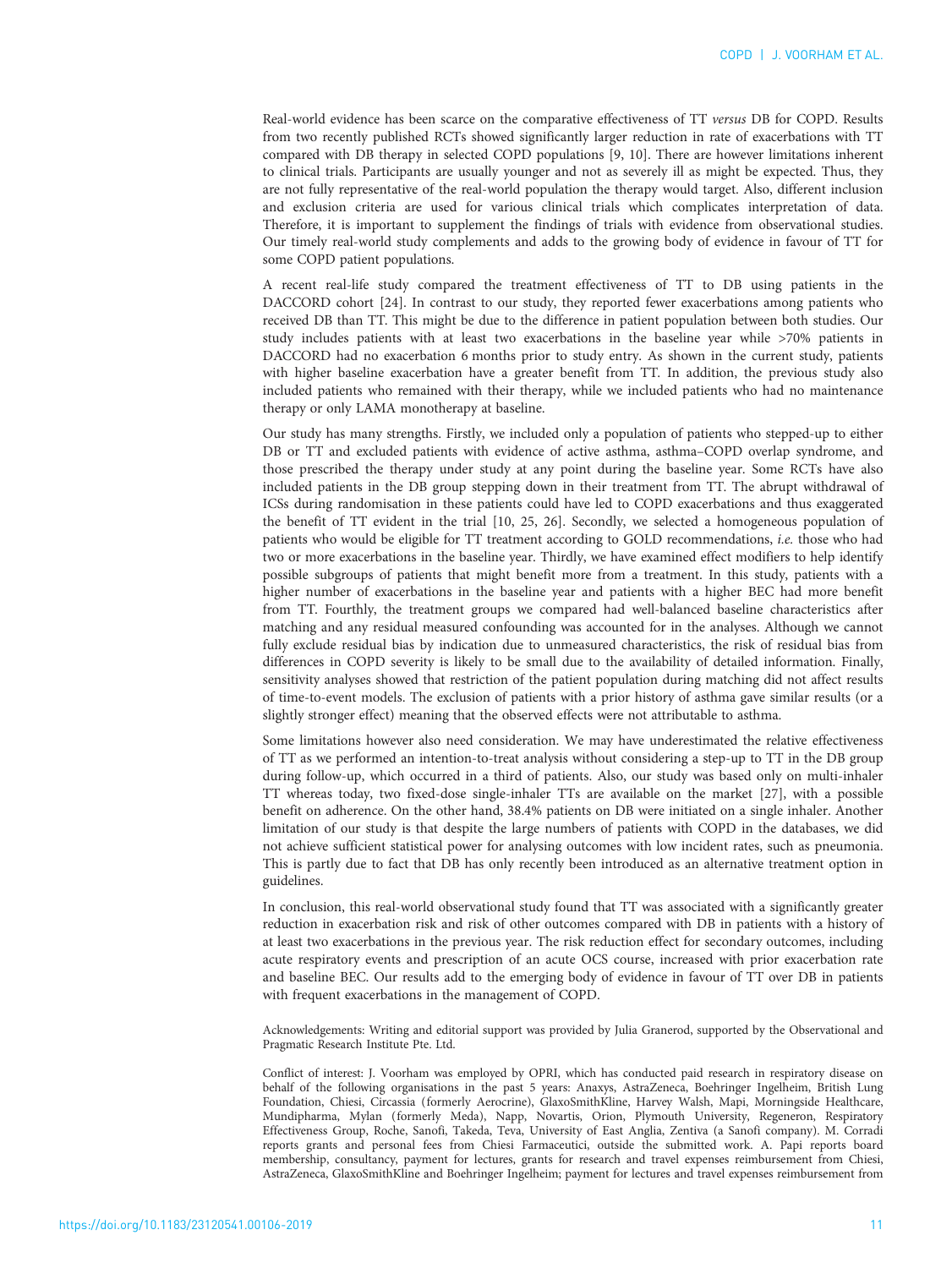Menarini, Novartis and Zambon; board membership, payment for lectures, grants for research and travel expenses reimbursement from Pfizer; Board membership, consultancy, payment for lectures and travel expenses reimbursement from Mundipharma; board membership, consultancy, payment for lectures, grants for research and travel expenses reimbursement from Teva; and grants for research from Sanofi, outside the submitted work. C.F. Vogelmeier reports personal fees from Almirall, Cipla, Berlin Chemie/Menarini, CSL Behring and Teva, grants and personal fees from AstraZeneca, Boehringer Ingelheim, Chiesi, GlaxoSmithKline, Grifols, Mundipharma, Novartis and Takeda, and grants from the German Federal Ministry of Education and Research (BMBF) Competence Network Asthma and COPD (ASCONET), Bayer Schering Pharma AG, MSD and Pfizer, outside the submitted work. D. Singh reports grants and personal fees from AstraZeneca, Boehringer Ingelheim, Chiesi, GlaxoSmithKline, Glenmark, Menarini, Mundipharma, Novartis, Pfizer, Pulmatrix, Therevance and Verona, and personal fees from Cipla, Genentech and Peptinnovate, outside the submitted work. L.M. Fabbri reports personal fees and nonfinancial support from AstraZeneca, Chiesi, GSK, Novartis, Menarini, Boehringer Ingelheim, Zambon and Pearl Therapeutics, and personal fees from Teva and Verona Pharma, outside the submitted work. M. Kerkhof was employed by OPRI, which has conducted paid research in respiratory disease on behalf of the following organizations in the past 5 years: Anaxys, AstraZeneca, Boehringer Ingelheim, British Lung Foundation, Chiesi, Circassia (formerly Aerocrine), GlaxoSmithKline, Harvey Walsh, Mapi, Morningside Healthcare, Mundipharma, Mylan (formerly Meda), Napp, Novartis, Orion, Plymouth University, Regeneron, Respiratory Effectiveness Group, Roche, Sanofi, Takeda, Teva, University of East Anglia, Zentiva (a Sanofi company). J.H. Kocks was employed by OPRI, which has conducted paid research in respiratory disease on behalf of the following organizations in the past 5 years: Anaxys, AstraZeneca, Boehringer Ingelheim, British Lung Foundation, Chiesi, Circassia (formerly Aerocrine), GlaxoSmithKline, Harvey Walsh, Mapi, Morningside Healthcare, Mundipharma, Mylan (formerly Meda), Napp, Novartis, Orion, Plymouth University, Regeneron, Respiratory Effectiveness Group, Roche, Sanofi, Takeda, Teva, University of East Anglia, Zentiva (a Sanofi company). V. Carter was employed by OPRI, which has conducted paid research in respiratory disease on behalf of the following organizations in the past 5 years: Anaxys, AstraZeneca, Boehringer Ingelheim, British Lung Foundation, Chiesi, Circassia (formerly Aerocrine), GlaxoSmithKline, Harvey Walsh, Mapi, Morningside Healthcare, Mundipharma, Mylan (formerly Meda), Napp, Novartis, Orion, Plymouth University, Regeneron, Respiratory Effectiveness Group, Roche, Sanofi, Takeda, Teva, University of East Anglia, Zentiva (a Sanofi company). D. Price reports grants and unrestricted funding for investigator-initiated studies (conducted through Observational and Pragmatic Research Institute), board membership and payment for travel/accommodation/meeting expenses (fees paid to Observational and Pragmatic Research Institute) from Aerocrine; grants and unrestricted funding for investigator-initiated studies (conducted through Observational and Pragmatic Research Institute) from AKL Research and Development Ltd; consultancy agreements and lectures/speaking engagements (fees paid to Observational and Pragmatic Research Institute) from Almirall; board membership and consultancy agreements (fees paid to Observational and Pragmatic Research Institute) from Amgen; grants and unrestricted funding for investigator-initiated studies (conducted through Observational and Pragmatic Research Institute), board membership, consultancy agreements, lectures/speaking engagements and payment for travel/ accommodation/meeting expenses (fees paid to Observational and Pragmatic Research Institute) from AstraZeneca; grants and unrestricted funding for investigator-initiated studies (conducted through Observational and Pragmatic Research Institute), board membership, consultancy agreements, lectures/speaking engagements and payment for travel/ accommodation/meeting expenses (fees paid to Observational and Pragmatic Research Institute) from Boehringer Ingelheim; grants and unrestricted funding for investigator-initiated studies (conducted through Observational and Pragmatic Research Institute) from British Lung Foundation; Grants and unrestricted funding for investigator-initiated studies (conducted through Observational and Pragmatic Research Institute). Board membership; Consultancy agreements; lectures/speaking engagements and funding for patient enrolment or completion of research (fees paid to Observational and Pragmatic Research Institute) from Chiesi; lectures/speaking engagements (fees paid to Observational and Pragmatic Research Institute) from Cipla; consultancy agreements and lectures/speaking engagements (fees paid to Observational and Pragmatic Research Institute) from GlaxoSmithKline; lectures/speaking engagements (fees paid to Observational and Pragmatic Research Institute) from Kyorin; lectures/speaking engagements (fees paid to Observational and Pragmatic Research Institute) from Merck; grants and unrestricted funding for investigator-initiated studies (conducted through Observational and Pragmatic Research Institute), board membership, consultancy agreements and lectures/speaking engagements (fees paid to Observational and Pragmatic Research Institute) from Mylan; grants and unrestricted funding for investigator-initiated studies (conducted through Observational and Pragmatic Research Institute), board membership, consultancy agreements, lectures/speaking engagements, manuscript preparation, payment for travel/accommodation/meeting expenses and payment for the development of educational materials (fees paid to Observational and Pragmatic Research Institute) from Mundipharma; grants and unrestricted funding for investigator-initiated studies (conducted through Observational and Pragmatic Research Institute), board membership, consultancy agreements, payment for travel/accommodation/meeting expenses (fees paid to Observational and Pragmatic Research Institute) from Napp; grants and unrestricted funding for investigator-initiated studies (conducted through Observational and Pragmatic Research Institute), board membership, consultancy agreements, lectures/speaking engagements, payment for travel/accommodation/meeting expenses, funding for patient enrolment or completion of research and payment for the development of educational materials (fees paid to Observational and Pragmatic Research Institute) from Novartis; grants and unrestricted funding for investigator-initiated studies (conducted through Observational and Pragmatic Research Institute), consultancy agreements, lectures/speaking engagements (fees paid to Observational and Pragmatic Research Institute) from Pfizer; board membership, grants and unrestricted funding for investigator-initiated studies (conducted through Observational and Pragmatic Research Institute Pte Ltd) and lectures/speaking engagements (fees paid to Observational and Pragmatic Research Institute) from Regeneron Pharmaceuticals; grants and unrestricted funding for investigator-initiated studies (conducted through Observational and Pragmatic Research Institute) from Respiratory Effectiveness Group; board membership, grants and unrestricted funding for investigator-initiated studies (conducted through Observational and Pragmatic Research Institute Pte Ltd) and lectures/speaking engagements (fees paid to Observational and Pragmatic Research Institute) from Sanofi Genzyme; lectures/speaking engagements (fees paid to Observational and Pragmatic Research Institute) from Skyepharma; grants and unrestricted funding for investigator-initiated studies (conducted through Observational and Pragmatic Research Institute), board membership, consultancy agreements, lectures/speaking engagements, manuscript preparation, payment for travel/accommodation/meeting expenses and funding for patient enrolment or completion of research (fees paid to Observational and Pragmatic Research Institute) from Teva; grants and unrestricted funding for